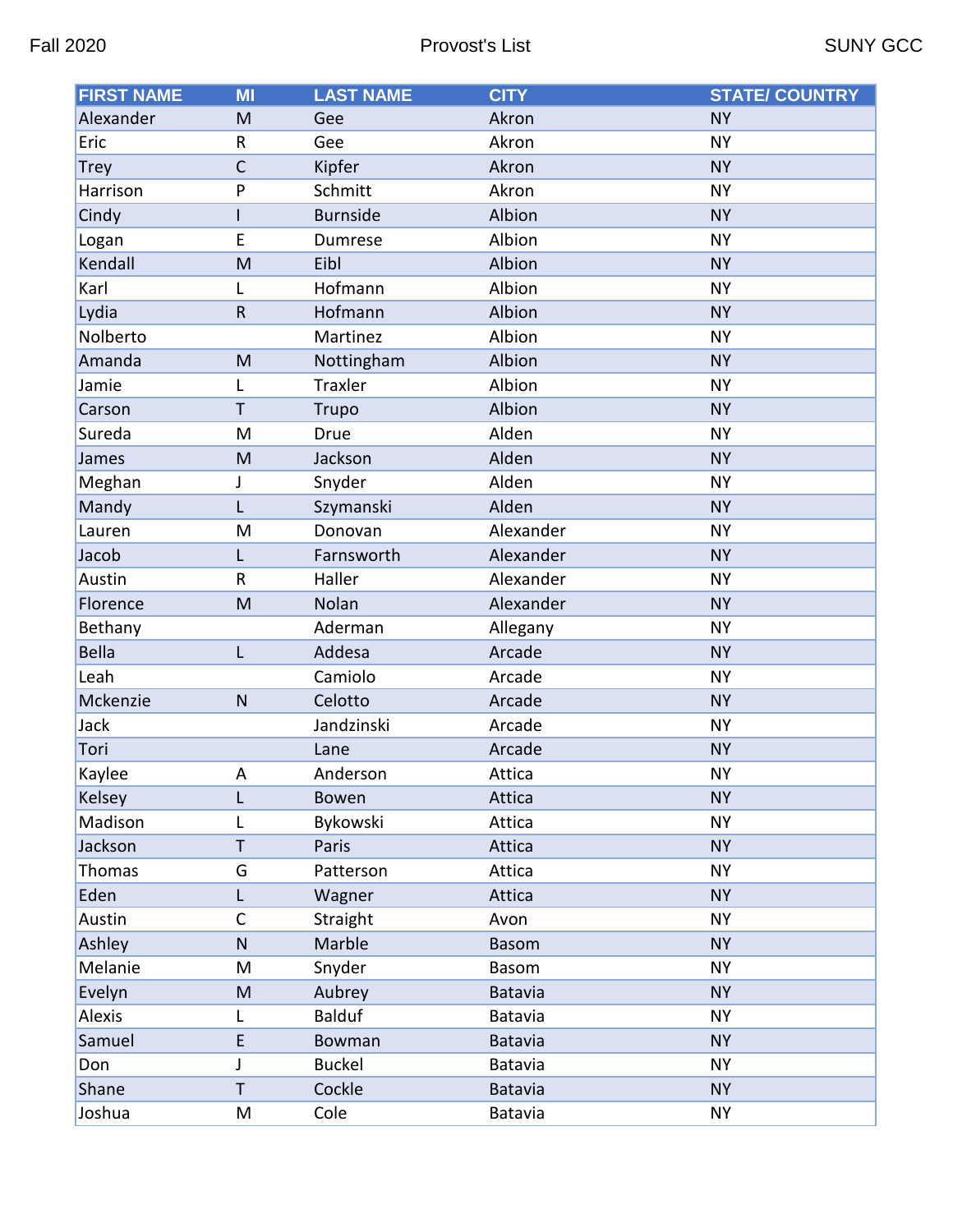| <b>FIRST NAME</b> | MI                        | <b>LAST NAME</b> | <b>CITY</b>      | <b>STATE/ COUNTRY</b> |
|-------------------|---------------------------|------------------|------------------|-----------------------|
| Janelle           | M                         | DiMartino        | <b>Batavia</b>   | <b>NY</b>             |
| Mikayla           | M                         | Hickey           | Batavia          | <b>NY</b>             |
| Faraz             | S                         | Idrees           | Batavia          | <b>NY</b>             |
| Doria             | B                         | Jackson          | Batavia          | <b>NY</b>             |
| Rebecca           | D                         | Johnson          | <b>Batavia</b>   | <b>NY</b>             |
| Tammy             | К                         | Kingdollar       | Batavia          | <b>NY</b>             |
| Philip            | $\mathsf{S}$              | Koziol           | Batavia          | <b>NY</b>             |
| Carolyn           | L                         | Logsdon          | Batavia          | <b>NY</b>             |
| Stephanie         | L                         | <b>McKenrick</b> | <b>Batavia</b>   | <b>NY</b>             |
| Mary              | P                         | Murphy           | Batavia          | <b>NY</b>             |
| Emily             | E                         | Pelton           | <b>Batavia</b>   | <b>NY</b>             |
| Mikala            | $\sf R$                   | Phillips         | Batavia          | <b>NY</b>             |
| Elizabeth         | К                         | Rindell          | <b>Batavia</b>   | <b>NY</b>             |
| Bethany           | J                         | Ruffino          | Batavia          | <b>NY</b>             |
| <b>Bernard</b>    | J                         | Skalny           | Batavia          | <b>NY</b>             |
| Kelly             | E                         | Smith            | Batavia          | <b>NY</b>             |
| Robert            | H                         | <b>Tripp</b>     | Batavia          | <b>NY</b>             |
| Alexander         | M                         | Wallace          | Batavia          | <b>NY</b>             |
| Hayden            | L                         | Walton           | <b>Batavia</b>   | <b>NY</b>             |
| Kate              | J                         | Wasik            | Batavia          | <b>NY</b>             |
| Melody            | J                         | Bowman           | <b>Bergen</b>    | <b>NY</b>             |
| Richard           | M                         | Denson           | Bergen           | <b>NY</b>             |
| Kelly             | L                         | Kruppner         | Bergen           | <b>NY</b>             |
| Anna              | M                         | Morrill          | Bergen           | <b>NY</b>             |
| <b>Tyler</b>      | $\mathsf{S}$              | Stefanski        | Bergen           | <b>NY</b>             |
| Lou               | E                         | Carroll          | Brockport        | <b>NY</b>             |
| Matthew           | S                         | DeLucia          | <b>Brockport</b> | <b>NY</b>             |
| Seth              | D                         | McCracken        | Brockport        | <b>NY</b>             |
| Haley             | M                         | Mineti           | <b>Brockport</b> | <b>NY</b>             |
| Alanna            | J                         | Beecher          | <b>Buffalo</b>   | <b>NY</b>             |
| Sara              | $\mathsf{N}$              | <b>Butzbach</b>  | <b>Buffalo</b>   | <b>NY</b>             |
| Matthew           | L                         | Guerin           | <b>Buffalo</b>   | <b>NY</b>             |
| Columban          | T                         | Honan            | <b>Buffalo</b>   | <b>NY</b>             |
| Abraham           |                           | Loncke           | <b>Buffalo</b>   | <b>NY</b>             |
| Leila             | $\vee$                    | Miller           | <b>Buffalo</b>   | <b>NY</b>             |
| Joseph            | E                         | Perry            | <b>Buffalo</b>   | <b>NY</b>             |
| Gianna            | $\mathsf R$               | Pietras          | <b>Buffalo</b>   | <b>NY</b>             |
| Abigail           | M                         | Tyson            | <b>Buffalo</b>   | <b>NY</b>             |
| Teagan            | $\boldsymbol{\mathsf{A}}$ | Mathes           | <b>Byron</b>     | <b>NY</b>             |
| <b>Brigette</b>   | Υ                         | Velez            | Cairo            | <b>NY</b>             |
| Pamela            | J                         | Wilbur           | Caledonia        | <b>NY</b>             |
| Noble             | J                         | Colletti         | Canandaigua      | <b>NY</b>             |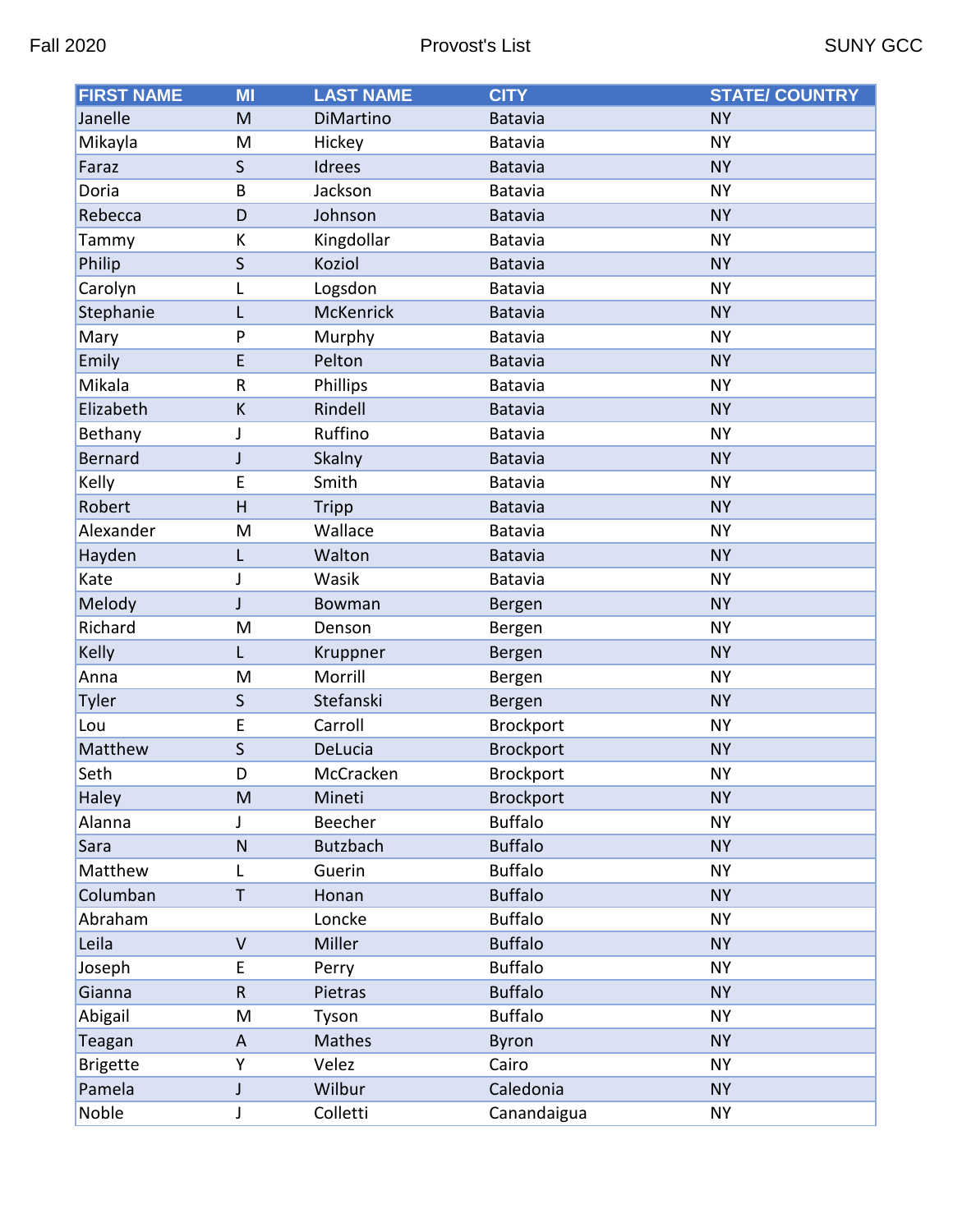| <b>FIRST NAME</b> | MI             | <b>LAST NAME</b> | <b>CITY</b>            | <b>STATE/ COUNTRY</b> |
|-------------------|----------------|------------------|------------------------|-----------------------|
| Rhonda            | L              | Doyle            | Chaffee                | <b>NY</b>             |
| Alexander         |                | Forbes-Allen     | Churchville            | <b>NY</b>             |
| Russell           |                | Forbes-Allen     | Churchville            | <b>NY</b>             |
| Jenna             | B              | Grimaudo         | Churchville            | <b>NY</b>             |
| Caleb             | T              | Krantz           | Clarence               | <b>NY</b>             |
| Mira              | $\mathsf{H}$   | Steuer           | Clarence               | <b>NY</b>             |
| Kate              | $\overline{A}$ | Waldvogel        | Clarence               | <b>NY</b>             |
| Joseph            | P              | Cercone          | <b>Clarence Center</b> | <b>NY</b>             |
| Lauren            | G              | Hughes           | Cohocton               | <b>NY</b>             |
| Jody              | L              | Jablonka         | Cohocton               | <b>NY</b>             |
| Emmalynn          | G              | Gibson           | Conesus                | <b>NY</b>             |
| Norman            | G              | Liss             | Corfu                  | <b>NY</b>             |
| Tonya             | E              | <b>Phillips</b>  | Corfu                  | <b>NY</b>             |
| Megan             | G              | <b>Stiles</b>    | Corfu                  | <b>NY</b>             |
| Elizabeth         | G              | Hirsekorn        | Cowlesville            | <b>NY</b>             |
| Shaelyn           | R              | Mark             | Dansville              | <b>NY</b>             |
| Griffin           | $\mathsf{S}$   | Moose            | Dansville              | <b>NY</b>             |
| Saunya            | L              | Weiler           | Dansville              | <b>NY</b>             |
| William           | P              | Yaeger           | Dansville              | <b>NY</b>             |
| Tina              | M              | Holley           | Darien Center          | <b>NY</b>             |
| Alexus            | M              | Wenzel           | Darien Center          | <b>NY</b>             |
| Alycia            | M              | Yax              | Darien Center          | <b>NY</b>             |
| Laine             | E              | Schwab           | Delevan                | <b>NY</b>             |
| Kimberly          | S              | McCullough       | E Pembroke             | <b>NY</b>             |
| Matthew           | J              | Contino          | <b>East Amherst</b>    | <b>NY</b>             |
| Loren             | E              | <b>Atkins</b>    | East Aurora            | <b>NY</b>             |
| James             | L              | Statler          | East Aurora            | <b>NY</b>             |
| Emily             |                | Tait             | East Aurora            | <b>NY</b>             |
| Kaitlin           | A              | Taylor           | East Aurora            | <b>NY</b>             |
| Angelique         | M              | Newton           | East Bethany           | <b>NY</b>             |
| Racheal           | M              | Cook             | Elba                   | <b>NY</b>             |
| Aidan             | R              | <b>McClurg</b>   | Elba                   | <b>NY</b>             |
| Elizabeth         |                | Verratti         | Elba                   | <b>NY</b>             |
| Catharine         | E              | Palanski         | Fairport               | <b>NY</b>             |
| Faith             | $\vee$         | Parker           | Far Rockaway           | <b>NY</b>             |
| Elena             | R              | Fitzgerald       | Fayetteville           | <b>NY</b>             |
| Marisa            | L              | Peet             | Fillmore               | <b>NY</b>             |
| Hayley            | R              | Rawleigh         | Fillmore               | <b>NY</b>             |
| Kayla             | D              | Goewey           | Gainesville            | <b>NY</b>             |
| Ashley            | P              | Hunter           | Gasport                | <b>NY</b>             |
| Olivia            | M              | Spark            | Gasport                | <b>NY</b>             |
| Margaret          | M              | Boyle            | Glenwood               | <b>NY</b>             |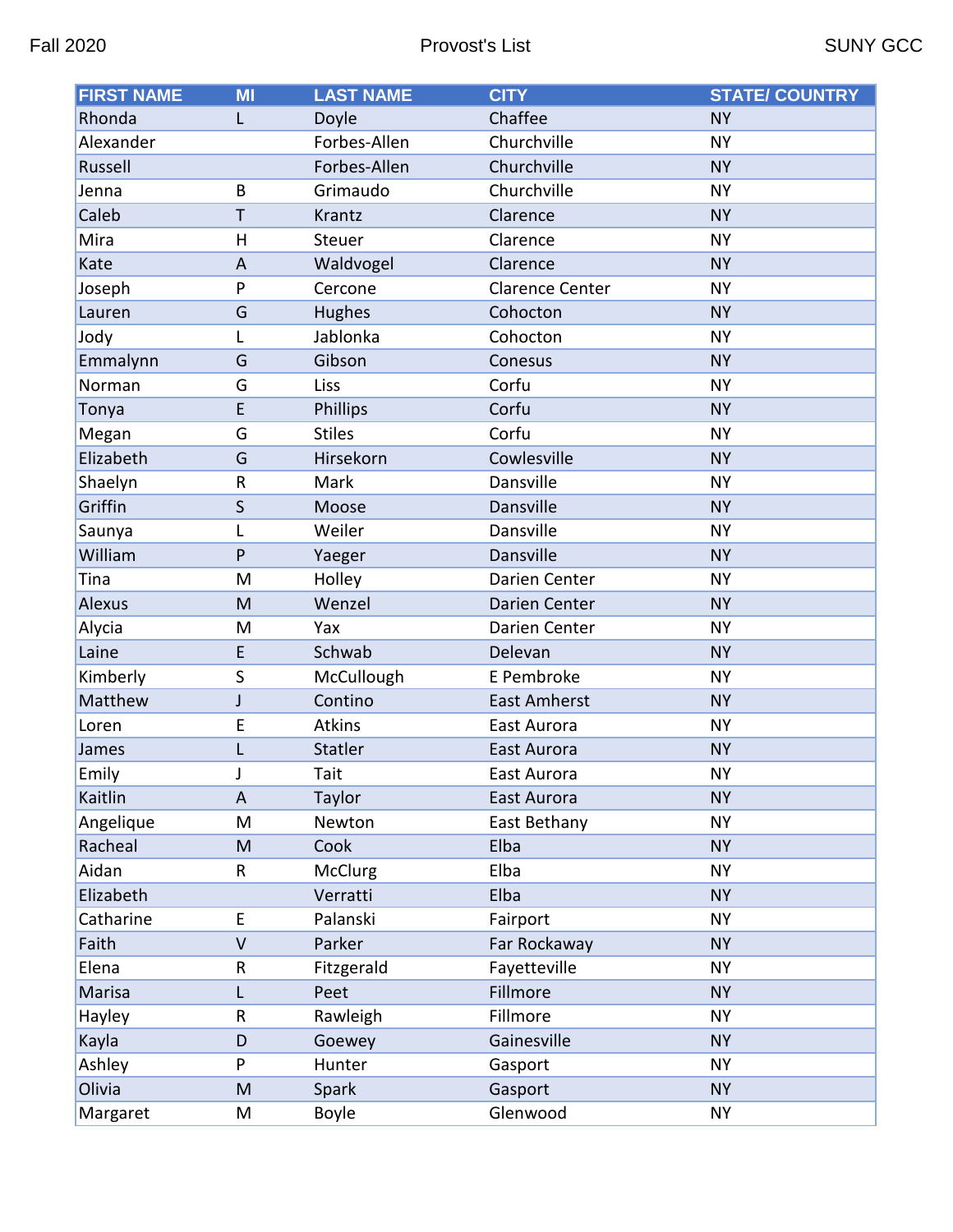| <b>FIRST NAME</b> | MI           | <b>LAST NAME</b>   | <b>CITY</b>   | <b>STATE/ COUNTRY</b> |
|-------------------|--------------|--------------------|---------------|-----------------------|
| Jason             | M            | Harrington         | Gloversville  | <b>NY</b>             |
| Stacey            | $\sf R$      | Derleth            | Greece        | <b>NY</b>             |
| Mary              | P            | <b>Buggie-Hunt</b> | Groveland     | <b>NY</b>             |
| Chase             | ${\sf R}$    | <b>Burgess</b>     | Groveland     | <b>NY</b>             |
| Anna              | E            | <b>Bidtah</b>      | Hamburg       | <b>NY</b>             |
| Elijah            | J            | Bidtah             | Hamburg       | <b>NY</b>             |
| Gloria            | E            | Murphy             | Hamlin        | <b>NY</b>             |
| Jaaron            |              | Lesperance         | Henrietta     | <b>NY</b>             |
| Lydia             | G            | Zampella           | Henrietta     | <b>NY</b>             |
| Alexandria        | L            | <b>Betz</b>        | Hilton        | <b>NY</b>             |
| Robert            | A            | Wozniak            | Holbrook      | <b>NY</b>             |
| <b>Brianna</b>    | M            | Lewis              | Holley        | <b>NY</b>             |
| Ava               | $\mathsf R$  | Parr               | Holley        | <b>NY</b>             |
| Amber             | M            | Patten             | Holley        | <b>NY</b>             |
| Kenzington        | G            | <b>Statt</b>       | Honeoye       | <b>NY</b>             |
| Abigail           | E            | Falta              | Honeoye Falls | <b>NY</b>             |
| Megan             | $\mathsf R$  | Kneale             | Hornell       | <b>NY</b>             |
| Faith             | A            | Williams           | Hornell       | <b>NY</b>             |
| Autumn            | F            | Wilburg            | Jamaica       | <b>NY</b>             |
| Jillian           | A            | Bauman             | Lake View     | <b>NY</b>             |
| Joshua            | D            | <b>Baldwin</b>     | Lancaster     | <b>NY</b>             |
| John              | P            | Haseltine          | Lancaster     | <b>NY</b>             |
| Rebecca           | D            | Mikolon            | Lancaster     | <b>NY</b>             |
| Rickelle          | ${\sf R}$    | Chugg              | Le Roy        | <b>NY</b>             |
| Madison           | G            | Heaney             | Le Roy        | <b>NY</b>             |
| Nicole            | L            | Roth               | Le Roy        | <b>NY</b>             |
| Audrey            | ${\sf N}$    | Tamasy             | Le Roy        | <b>NY</b>             |
| Emma              |              | Woods              | Lewiston      | <b>NY</b>             |
| Paul              | D            | Evans              | Lima          | <b>NY</b>             |
| Jael              |              | Vogt               | Lima          | <b>NY</b>             |
| Kimberly          | A            | Higley             | Linwood       | <b>NY</b>             |
| Natalie           | $\mathsf{C}$ | Kuhn               | Livonia       | <b>NY</b>             |
| Amanda            | L            | <b>Bootes</b>      | Lockport      | <b>NY</b>             |
| Jonathan          | A            | Fahmer             | Lockport      | <b>NY</b>             |
| Emma              | $\mathsf{R}$ | Maynard            | Lyndonville   | <b>NY</b>             |
| Samuel            | J            | Yousey             | Lyndonville   | <b>NY</b>             |
| Vanessa           | $\mathsf{A}$ | Fiore              | Malone        | <b>NY</b>             |
| Amy               | L            | <b>Brigham</b>     | Medina        | <b>NY</b>             |
| Carianne          | L            | Glass              | Medina        | <b>NY</b>             |
| <b>Brian</b>      | $\mathsf C$  | Schultz            | Medina        | <b>NY</b>             |
| Justin            | ${\sf R}$    | Ward               | Medina        | <b>NY</b>             |
| Alexa             | ${\sf N}$    | Gilbert            | Middleport    | <b>NY</b>             |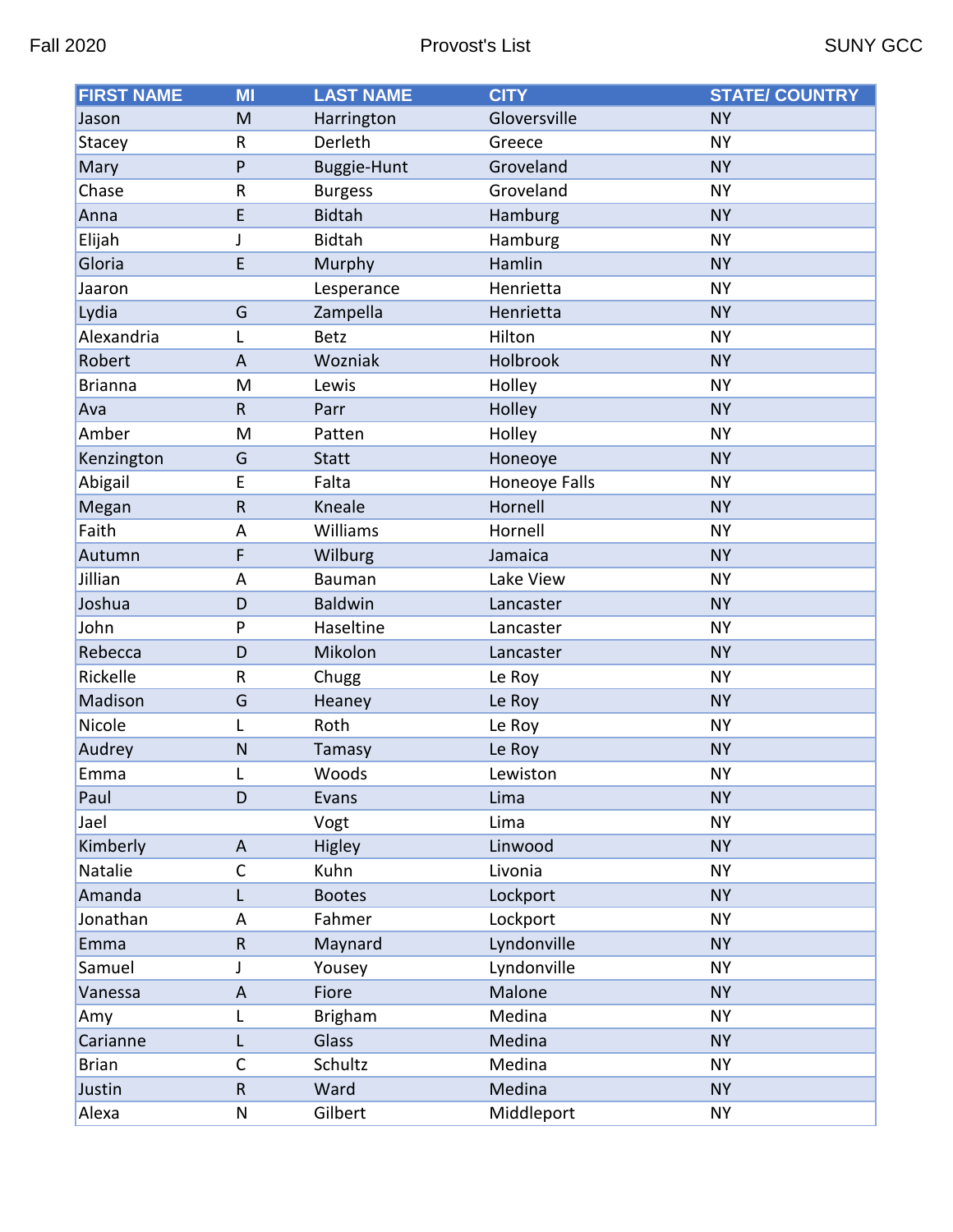| <b>FIRST NAME</b> | MI           | <b>LAST NAME</b> | <b>CITY</b>         | <b>STATE/ COUNTRY</b> |
|-------------------|--------------|------------------|---------------------|-----------------------|
| Rebecca           | L            | Klos             | Middleport          | <b>NY</b>             |
| Jessica           | L            | Montroy          | Middleport          | <b>NY</b>             |
| Joy               | $\mathsf{S}$ | Schoolcraft      | Middleport          | <b>NY</b>             |
| FaithAnn          |              | Vanderwalker     | Middleport          | <b>NY</b>             |
| Sebastiao         |              | Nolasco          | Moledo              | Portugal              |
| Jacqueline        | $\mathsf{R}$ | Grasby           | <b>Mount Morris</b> | <b>NY</b>             |
| Emma              | G            | Powley           | <b>Mount Morris</b> | <b>NY</b>             |
| Jacob             | $\mathsf{O}$ | Sherman          | <b>Mount Morris</b> | <b>NY</b>             |
| Chanae            |              | Smith            | <b>Mount Morris</b> | <b>NY</b>             |
| Annabel           |              | Newman           | <b>New York</b>     | <b>NY</b>             |
| Eva Lynn          | $\vee$       | Anderson         | North Chili         | <b>NY</b>             |
| Matthew           | J            | Longfellow       | North Chili         | <b>NY</b>             |
| Kristen           | A            | Maggiulli        | North Chili         | <b>NY</b>             |
| Zachariah         | B            | Richard          | North Chili         | <b>NY</b>             |
| Zane              | N            | Richard          | North Chili         | <b>NY</b>             |
| Cole              | M            | Wehle            | North Chili         | <b>NY</b>             |
| Dominique         |              | Wetzel           | North Chili         | <b>NY</b>             |
| Nicholas          | D            | Zandrowicz       | North Java          | <b>NY</b>             |
| Stephanie         | P            | Brumbaugh        | North Tonawanda     | <b>NY</b>             |
| Mary Lea          |              | Caprio           | Oakfield            | <b>NY</b>             |
| <b>Teresa</b>     | $\mathsf R$  | Natalizia        | Oakfield            | <b>NY</b>             |
| Megan             | E            | Palone           | Oakfield            | <b>NY</b>             |
| <b>Derek</b>      | M            | Pruski           | Oakfield            | <b>NY</b>             |
| Jordyn            | N            | Tobolski         | Oakfield            | <b>NY</b>             |
| Evan              | M            | Wiedrich         | Oakfield            | <b>NY</b>             |
| Laura             | A            | Jackson          | Ontario             | <b>NY</b>             |
| Anna              | N            | <b>Kubiak</b>    | <b>Orchard Park</b> | <b>NY</b>             |
| Yoshie            |              | Tachibana        | Osaka-City, Osaka   | Japan                 |
| Emily             | L            | Dey              | Palmyra             | <b>NY</b>             |
| Jordyn            | E            | Doran            | Pavilion            | <b>NY</b>             |
| Hannah            | L            | Spicer           | Pavilion            | <b>NY</b>             |
| Nathan            | $\mathsf C$  | Manning          | Perry               | <b>NY</b>             |
| Melissa           | M            | Mason            | Perry               | <b>NY</b>             |
| Lindsey           | Α            | Mattison         | Perry               | <b>NY</b>             |
| Nancy             | $\mathsf{S}$ | Stein            | Piffard             | <b>NY</b>             |
| Nicole            | Α            | Hill             | Pittsford           | <b>NY</b>             |
| Quinlan           |              | Johnson          | Pittsford           | <b>NY</b>             |
| Ava               | R            | Papadakos        | Pittsford           | <b>NY</b>             |
| Mandy             | L            | Provost          | Plattsburgh         | <b>NY</b>             |
| Natalie           | M            | Maines           | Portageville        | <b>NY</b>             |
| Alisha            |              | MacFarlane       | Queensbury          | <b>NY</b>             |
| Todd              | M            | Armstrong        | Rochester           | <b>NY</b>             |